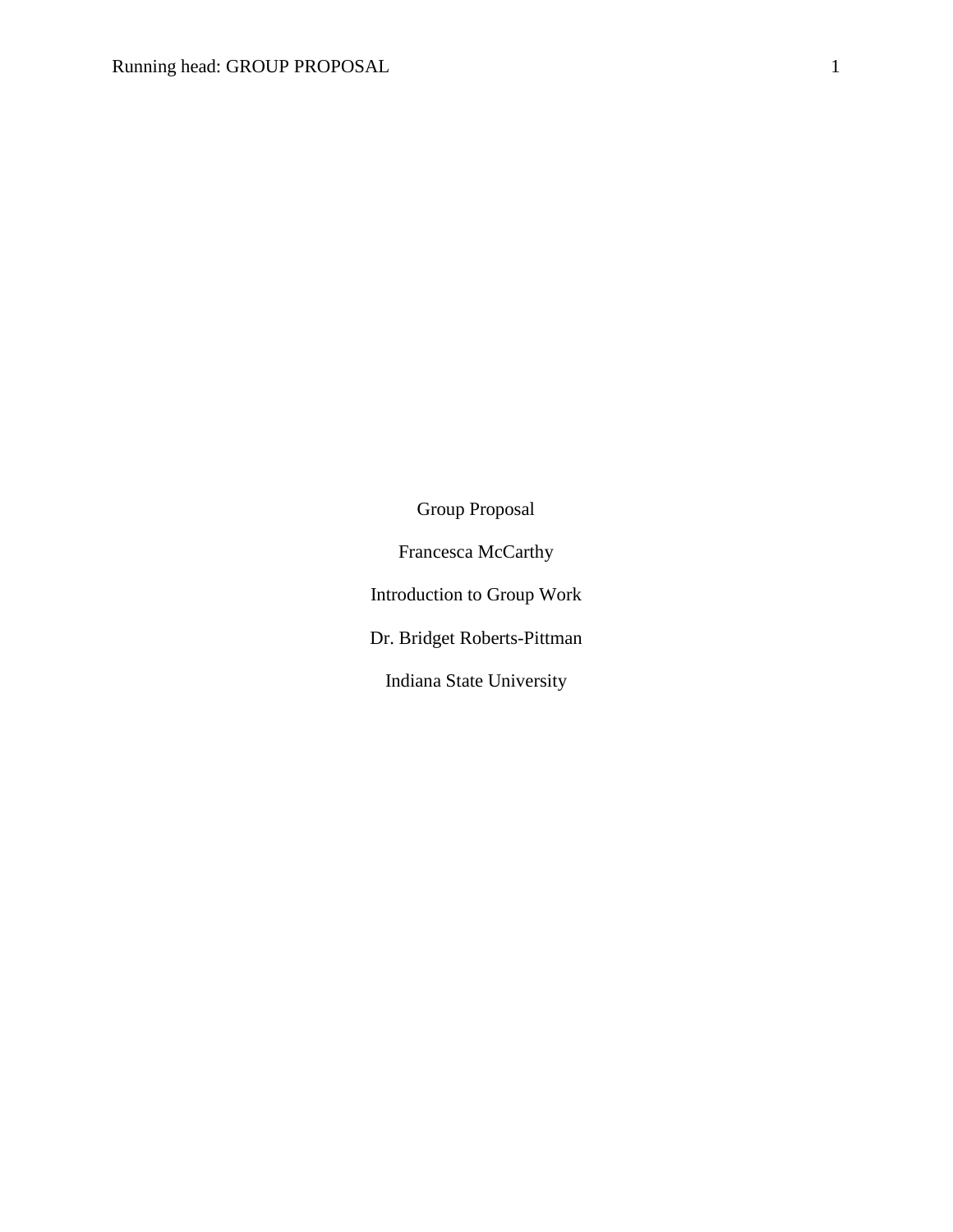#### Group Proposal

Throughout my entire athletic career, spanning from the ages of 6 to 22, I heard coaches talking about mental toughness. Mental toughness was much more than playing your hardest when you were tired or pushing yourself to do extra shooting drills after practice. What I learned was that mental toughness meant avoiding the trainer when you were hurt, hiding injuries that could keep you from playing, and continuing to play no matter how your body was feeling.

This attitude permeates athletic culture. Athletes are trained from the beginning of their careers to bury anything that could prevent them from being able to participate. That philosophy bleeds into other parts of their lives, including mental health. Breaking into this population to better understand the variety of difficulties they face can be complicated because of athletes' tendency to underreport symptoms (Martinsen & Sundgot-Borgen, 2013). Along with the years of physical training, they have also been psychologically trained to mask their pain.

Due to this training, it is important for athletes to receive the mental health care that they need. College athletes are especially at risk. There is a tremendous amount of pressure on college athletes to play through any difficulties, because their tuition often relies on their performance. Along with this pressure, their transition out of sports can be incredibly difficult. After retirement from athletics, athletes may experience identity crisis, loss of self-worth, decrease in self-esteem, decline of life satisfaction, emotional problems, alcohol and drug abuse, problems building new relationships, occupational troubles, and physical difficulties such as injuries and dietary problems (Erpic, Wylleman, & Zupancic, 2004).

The development of group therapy services for college athletes who have completed their final season of college athletics and who are preparing to graduate from college would be beneficial for athletes in any sport. These services would be available to the athletes throughout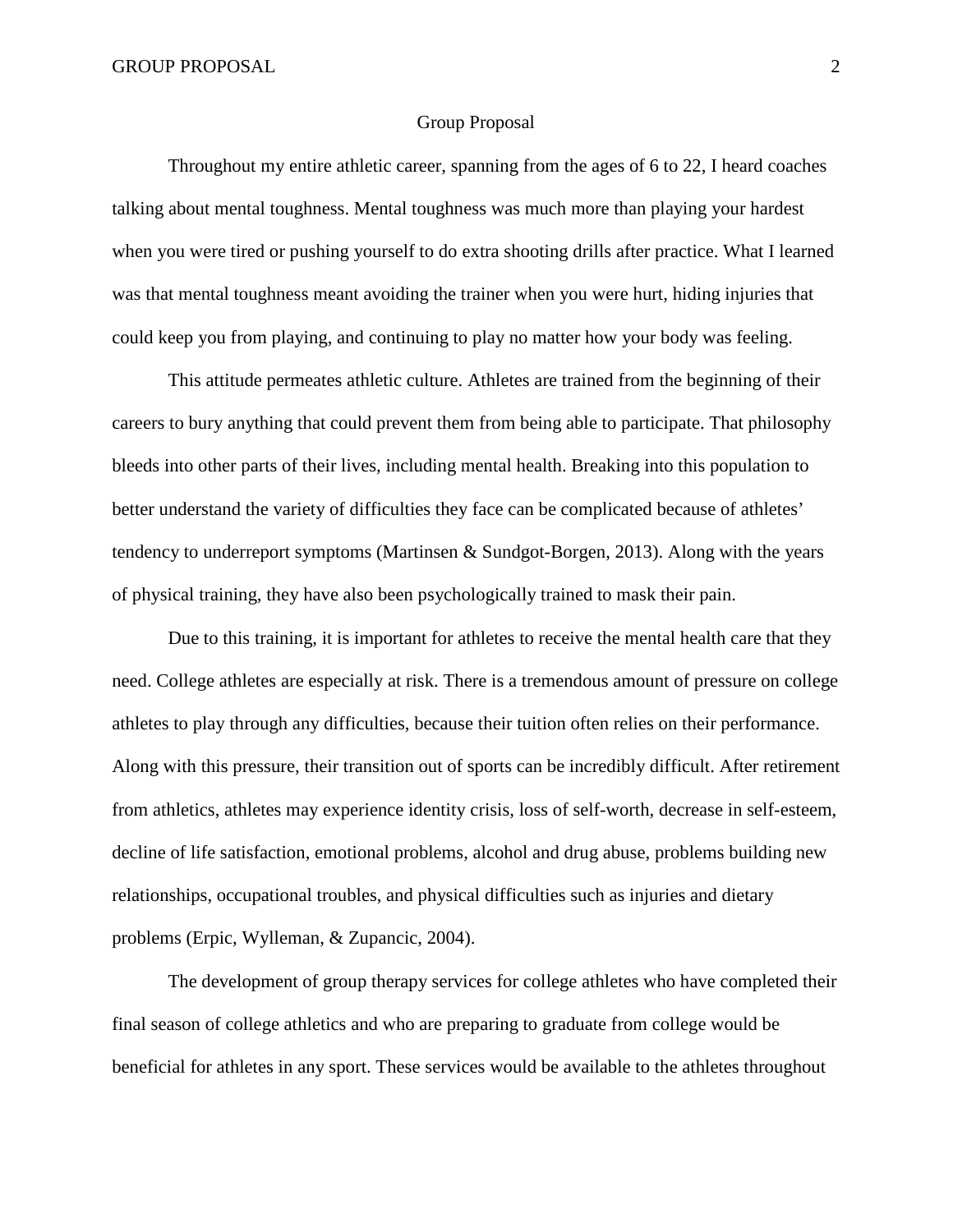their transition out of sports. The group would focus on the difficulties traditionally experienced by athletes going through this challenging transition. Taking advantage of their years of athletic training, the group services would be stylized like a typical athletic practice.

# **Literature Review**

Before one can understand the necessity and significance of the creation of group psychotherapy services for college athletes transitioning out of sports, they must have a firm grasp on the current literature regarding the topic. Understanding the effects of the transition and the possible barriers to services are the most important pieces.

### **Effects of the Transition**

As stated previously, athletes may experience a variety of negative effects during their transition out of sports. These symptoms do not impact just one facet of their lives. They may experience difficulties at the psychological, physical, psychosocial, and occupational levels of their lives (Erpic, Wylleman, & Zupancic, 2004). Overall, many athletes often describe feelings of emptiness in their lives (Stephan, 2003).

#### **Psychological difficulties.**

Some of the psychological difficulties include confusion, grief, feelings of failure, depression, isolation, identity crisis, loss of self-worth, decrease of self-esteem, decline of life satisfaction, emotional problems, feelings of unaccomplished athletic goals, and alcohol and drug abuse" (Erpic, Wylleman, & Zupancic, 2004; Leonard & Schimmel, 2016). Many of these problems relate back to the loss of status related to no longer being a student athlete (Stephan, 2003). It is not uncommon to hear a former college athlete admit to missing the roar of the crowd or hearing their student section chanting their name. No longer possessing the social status of a college athlete can be the precipitant for lowered self-esteem and self-worth.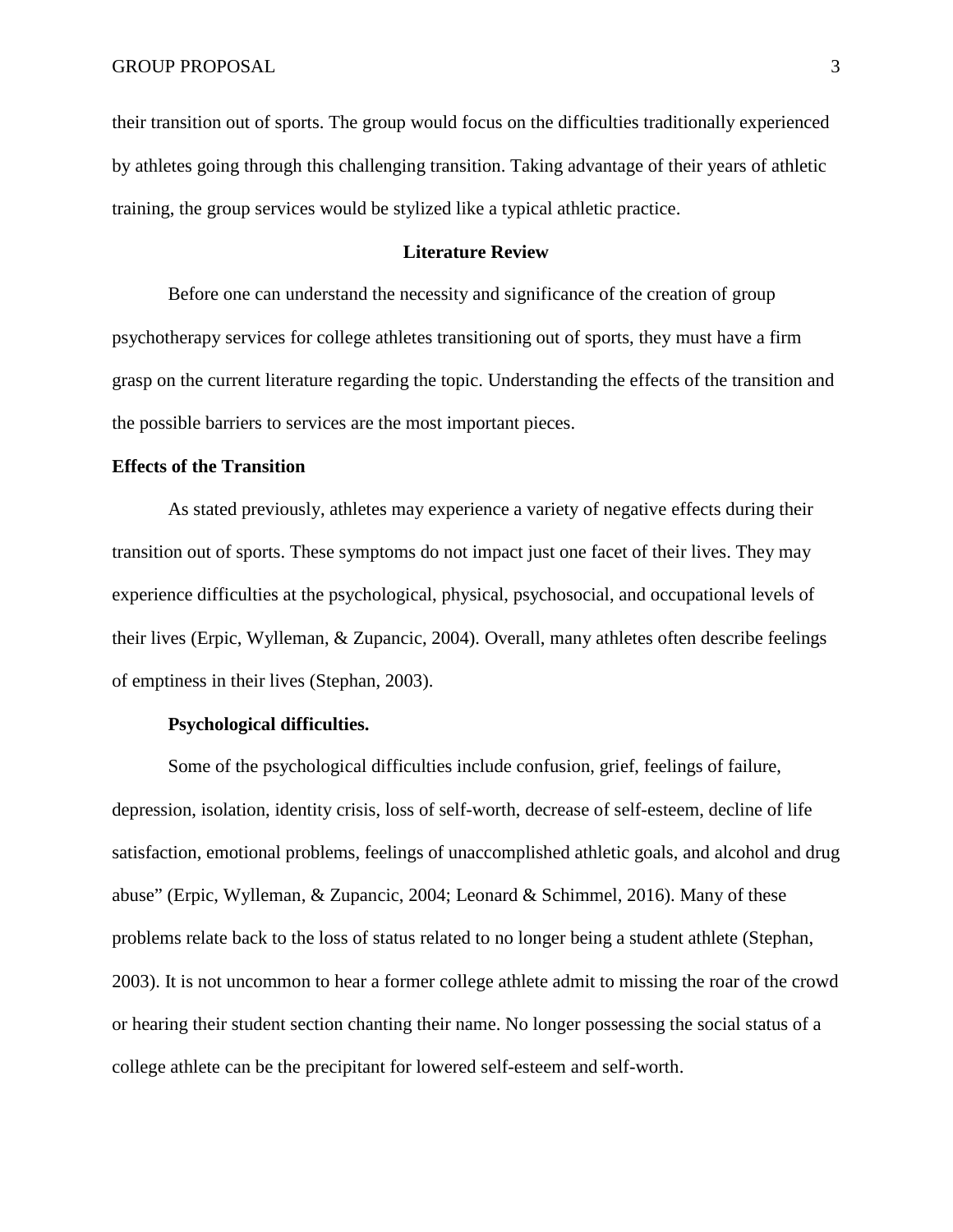### **Physical difficulties.**

"Physical difficulties include injuries and health problems, problems with detraining, and dietary problems" (Erpic, Wylleman, & Zupancic, 2004, p.48). Many athletes have been training their bodies for years and can "never visualize a life without training and competing" (Stephan, 2003). This makes understanding how to exercise outside of sports difficult and can sometimes lead to eating disorders (Leonard & Schimmel, 2016). Most athletes receive little to no nutritional advice upon the completion of their sport and do not adjust their eating patterns to their new lifestyle.

### **Psychosocial difficulties.**

"Retirement from sports and adaptation to post-sports career life may be accompanied by difficulties at the psychosocial level, including social and cultural loneliness, deficiency of social contacts, and problems with building new relationships outside of sports" (Erpic, Wylleman, & Zupancic, 2004, p.48). College athletes often spend 4 or more years of their life with the same coaching staff and many of the same teammates. They are supported and protected by these individuals in the athletic environment. The absence of these social supports and finding new social circles can be incredibly challenging for athletes.

#### **Occupational difficulties.**

Coping with the demands of a normal working life can be difficult for athletes. "The physical skills that athletes have perfected for so long may now seem useless and they have to learn all over again to be competent at something new" (Stephan, 2003, p.356). Athletes have spent their life perfecting skills-shooting a basketball through a hoop, hitting a baseball with a bat, kicking a football- that do not assist them in their new occupational realms. "Career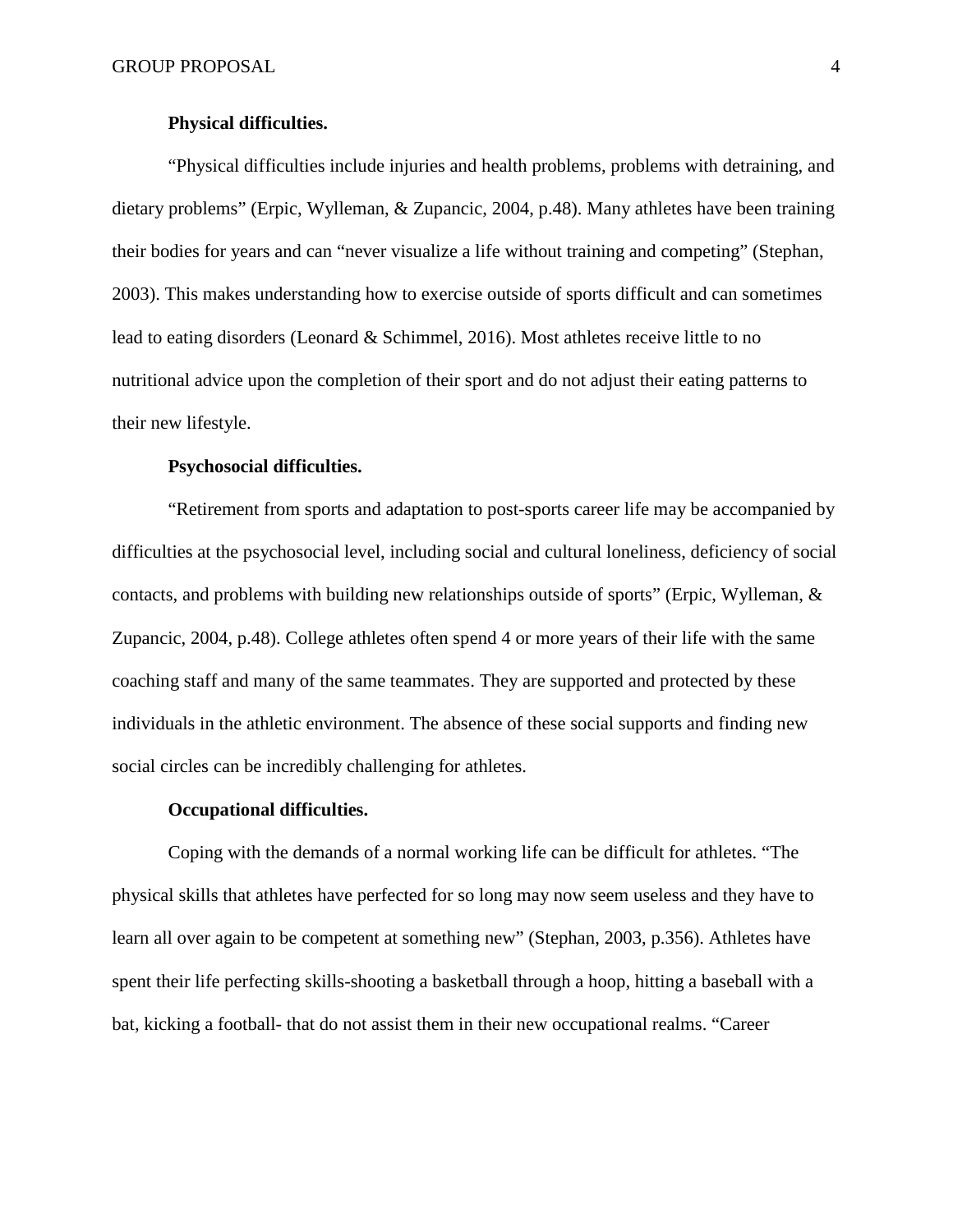termination beings a transition from an exciting existence oriented toward adrenaline rush to a more sedentary professional style of life" (Stephan, 2003, p.356).

### **Challenges**

When contemplating the creation of a group therapy services to assist athletes during the tough transition out of college sports, there are several important challenges to overcome.

## **Athletes and stigma.**

One of the unique challenges in working with this population is the strong stigma associated with help seeking behaviors. As stated earlier, athletes are trained to mask any problem issues that may impact their sports performance. This is commonly referred to as the athletic culture of silence. Unfortunately, this culture of silence also includes mental health issues. "Athletes often treat emotional distress in a manner similar to the ways in which physical distress is dealt with-emotional pain is 'shaken off'" (Lopez & Levy, 2013, p.19).

Compared to their peers, college athletes underutilize mental health services (Watson, 2006). This underutilization ties directly to help seeking stigma in athletes. One study "indicated that athletes reported significantly higher levels of stigma compared to nonathlete peers" (Kaier, Cromer, Johnson, Strunk, & Davis, 2015, p.735). The environment in which the athlete is in supports this stigma. Student athletes receive all of the help and support that they need from the athletic department and become "encapsulated and dependent on athletic department services" (Lopez & Levy, 2013, p.19). This department in turn communicates an emphasis on keeping issues inside the athletic department. "Within the social circles of athletes, it is more socially accepted to remain reliant on these internally provided services and thus, student athletes end up failing to seek out resources beyond the confines of the athletic department" (Lopez & Levy,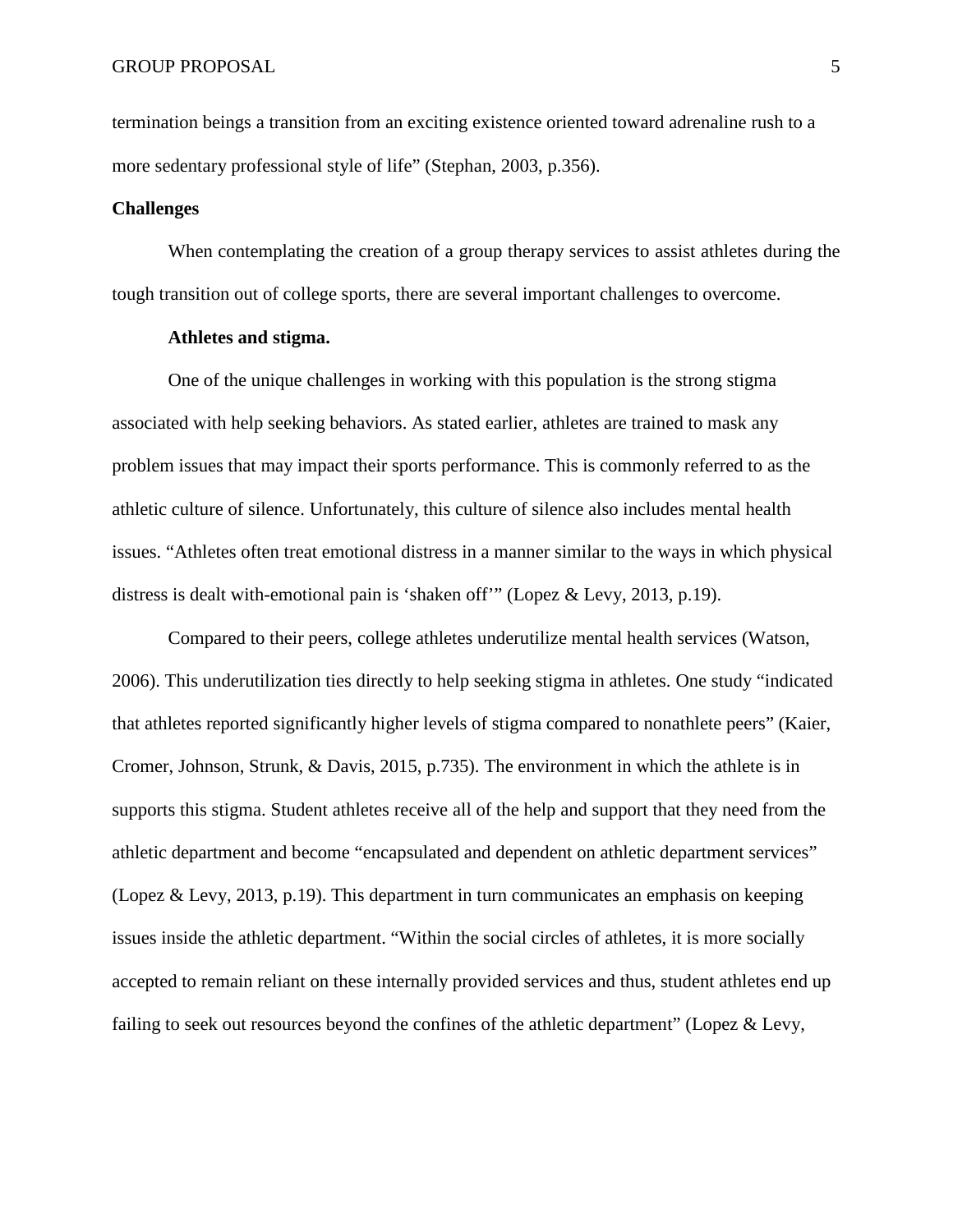2013, p.19). Overcoming this secrecy and stigma would be absolutely necessary in order to begin group therapy services.

## **Coaches' support.**

Coaches have a formidable and influential role in the lives of their athletes. Their lack of support could be a major barrier to the group. "Coaches have such power and influence with their athletes that prevention programs for athletes are unlikely to work without the support of coaches" (Yager & Powers, 2007, p.376). Working with coaches to support a healthy transition out of athletics is vital to the success of the therapy group. If coaches can understand their power, they can be a mighty ally. "It is important for coaches to recognize the power and influence they have with athletes, and that this power and influence can be helpful or harmful" (Yager & Powers, 2007, p.377). Having this hugely influential person in the athlete's life support the group program could be the key to overcoming the athlete's help seeking stigma. They do not have to be a barrier. Rather, collaboration with coaches could result in a new supporter of group services for college athletes.

### **The Curriculum**

#### **Prior to the First Session**

Before the group begins, the facilitator will establish a relationship with the athletic department of the college or university in which the athletes in the group are students. As discussed previously, helping the coach understand the importance of the group and why their support is vital will contribute to the long term success of the group service. If possible, it will also be important for the athletes to know the facilitator in some capacity. Having the coaches introduce the facilitator to the athletes would be an excellent way for the athletes to clearly see the coach's support of the group.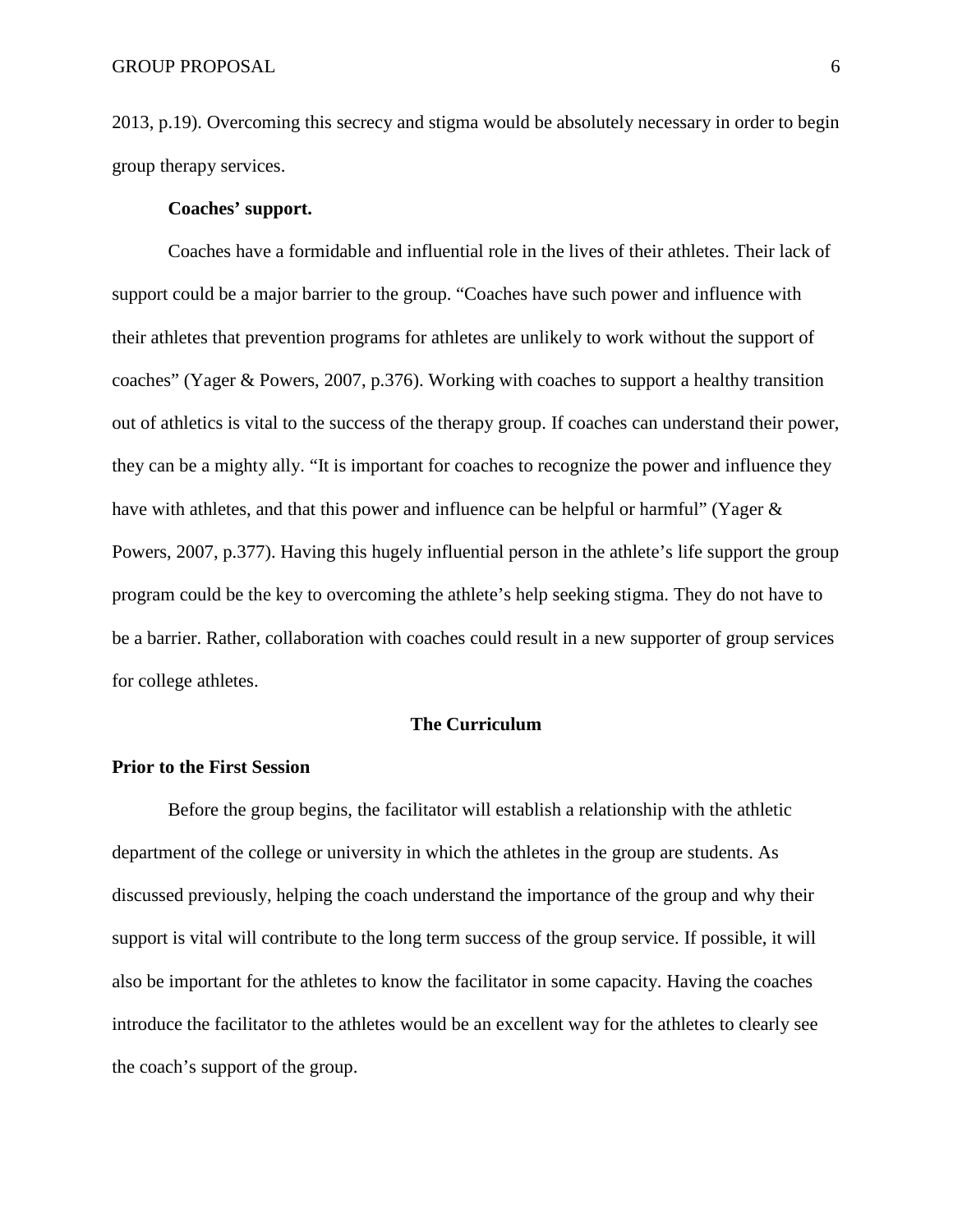Along with the establishment of relationships, the facilitator will meet with each group member before the initial session. This meeting will not be an intake interview which "has been shown to have little value in predicting subsequent group behavior" (Yalom, & Leszcz, 2005, p.262). Instead, the facilitator will present the athlete with a mock, pre-recorded group session. This will allow the athlete to gain understanding of what a group session is like and allow them to ask any questions they may have for the facilitator.

# **Session 1: Breaking the Ice and Establishing Rules**

The first session will have 2 main goals- breaking the ice and establishing group rules.

#### **0-5 minutes.**

Before either activity begins the facilitator will discuss the importance of confidentiality with the group. The facilitator will emphasize that for the group to be successful all members must work to maintain confidentiality.

#### **5-25 minutes.**

The facilitator will begin by explaining the purpose of the group. He or she will briefly share some of the literature about the difficulties college athletes face during their transition out of sports. The facilitator will also explain that each session will have an overall theme, but that that does not mean they are not allowed to bring up topics pertinent to them at that time.

Following the introduction of the group, each group member will introduce themselves. They will be instructed to share their name and in which sport or sports they participated.

### **25-40 minutes.**

The facilitator will invite the group to develop their own rules by which the group will abide. Upon volunteering a rule, the group member will be asked to explain why that rule is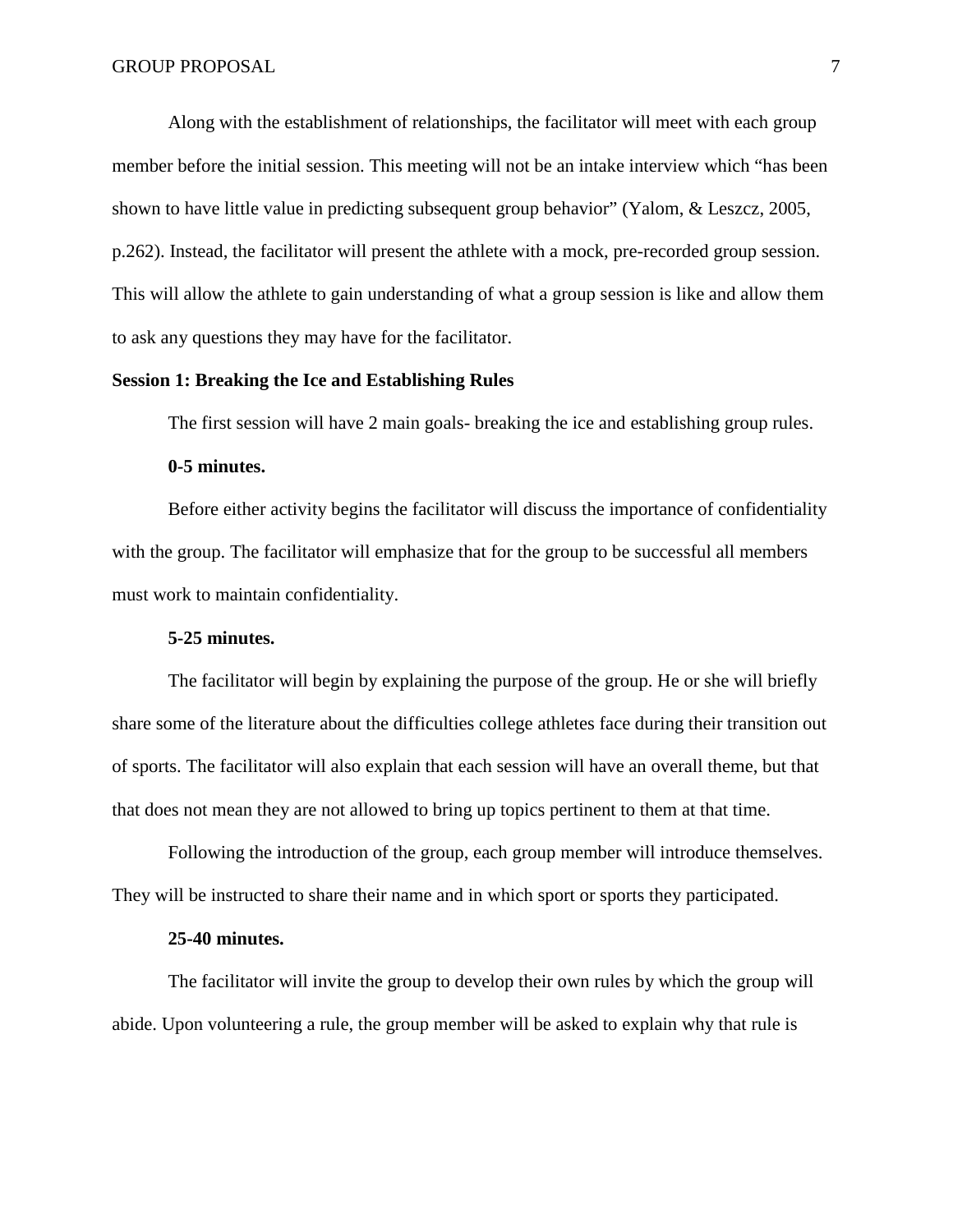important to them. If at the end of their list they neglect to include respecting fellow group members, the facilitator will add it.

Once their list of rules is established they will be invited to share their personal goals for their experience in the group. Each member will be asked to share their goal and why they feel it is important for them to achieve.

### **40-55 minutes.**

At this time, the group will begin their first ice breaker activity. Each member will receive a Human Scavenger Hunt worksheet (Appendix A). They will be given 15 minutes to find a group member who can write their name down for each statement. They are not allowed to use their own name, and they are only allowed to use each group member twice.

#### **55-65 minutes.**

Every session will include a "water break". During their water break healthy drinks and snacks will be provided.

## **65-80 minutes.**

After the conclusion of the "water break" the next ice breaker activity will begin. The group will be given 15 minutes to build the tallest tower they can using dry spaghetti noodles and mini marshmallows (Appendix B). This activity will provide the facilitator with valuable information about the differing roles of the group members while also allowing them to continue to get to know each other.

### **80-90 minutes.**

The final 10 minutes will be used to process the ice breaker activities and allow group members to ask any lingering questions about the process.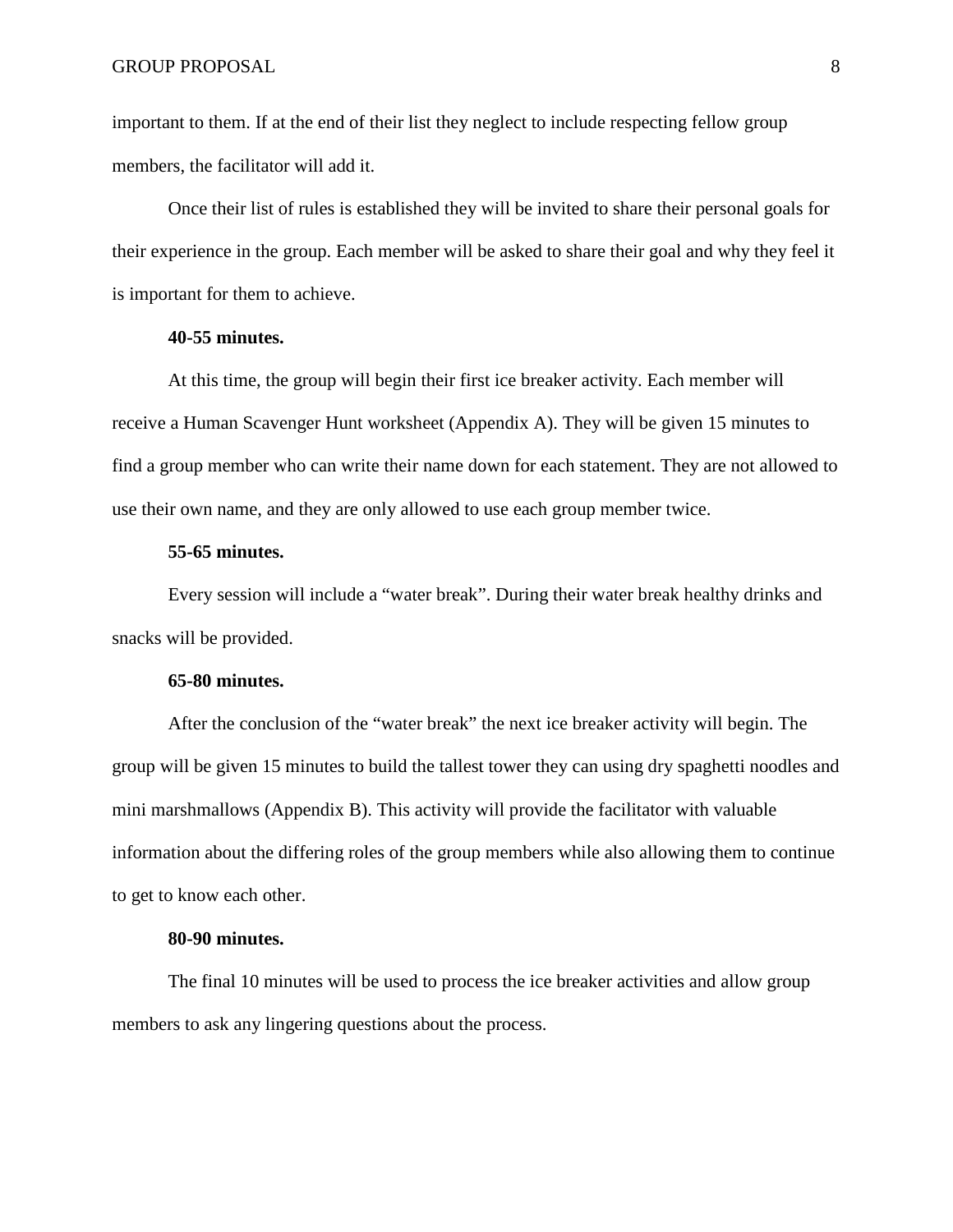## **Session 2: Identity**

Research has found that throughout elite sport transitions, those athletes with the strongest athletic identities experience the most negative side effects (Martin, Fogarty, & Albion, 2014). It is this author's hypothesis that college athletes have a much stronger athletic identity than professional athletes, and therefore; their transition out of sport is even more difficult. "The possession of a strong and exclusive level of athletic identity found to be associated with the restricted development of a multi-dimensional self, adjustment difficulties following retirement from sport, post-injury emotional distress, social isolation, and delays in career maturity" (Martin, Fogarty, & Albion, 2014, p.7). Because of the correlation between strong athletic identity and a more difficult transition, the second group session would be dedicated to this topic.

#### **0-5 minutes (warm up).**

Moving forward from this session, the first 5 minutes of the group will be the warm up time. Group members are invited to give the group updates or discuss to a topic of their choosing. This terminology will be used, along with "water breaks", to remind athletes of the practice settings they have been in their entire athletic careers and to increase comfort in the therapy setting.

#### **5-15 minutes.**

The facilitator will introduce the group topic of Identity for the session. Group members will receive the Who Am I? worksheet (Appendix C). They will be asked to write their name in the middle circle. Then, they are to write 1 part of their identity in each circle. Their only restriction is that they cannot use any sport related aspects of their identity. This exercise is meant to help them begin to understand the other facets of their identities. It is important for the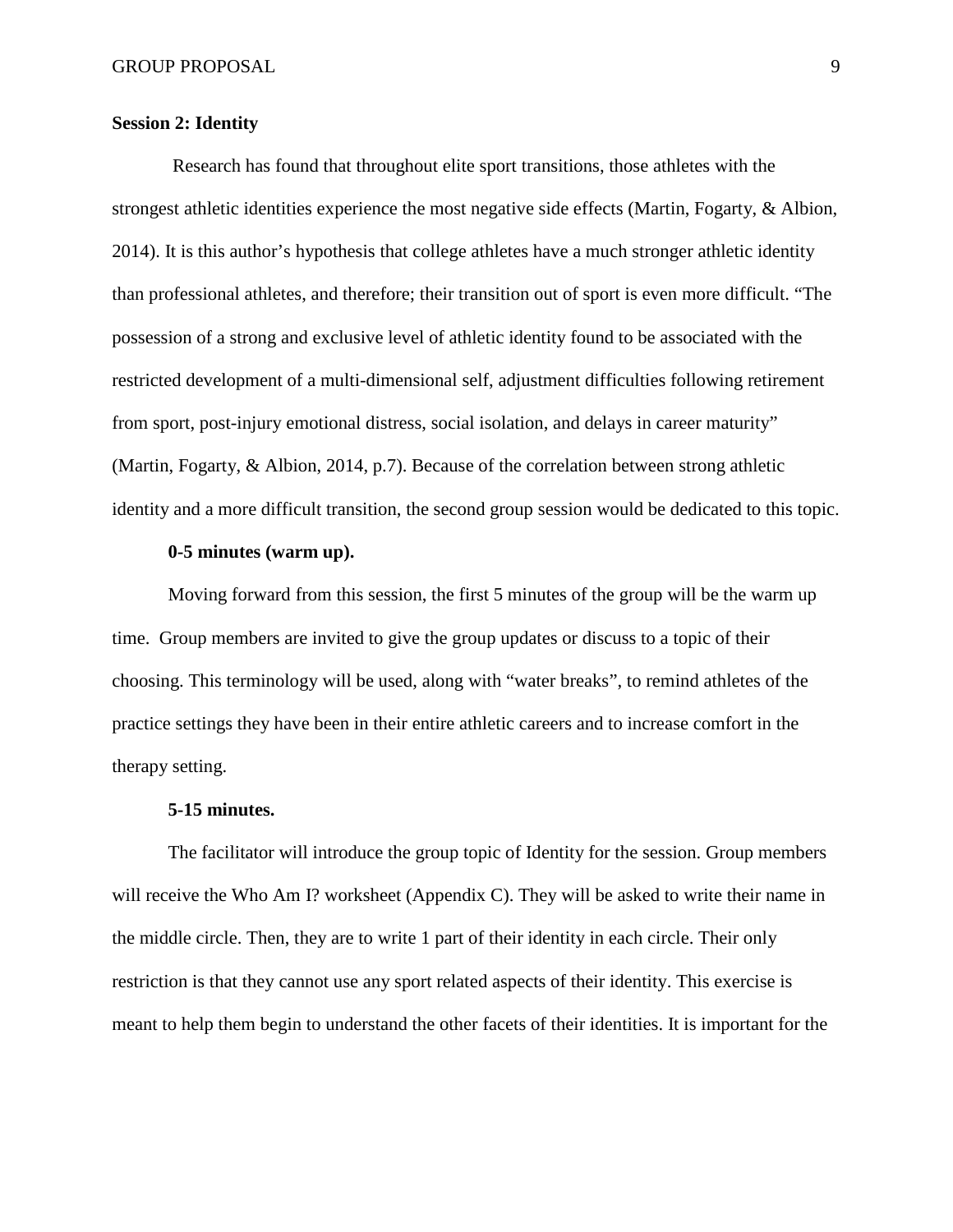facilitator to recognize that this may be a difficult task for many of the athletes, and if they are to be given additional time if needed.

## **15-55 minutes.**

Group members will process their completion of the worksheet. This discussion should include their fears related to the development of their new identities, why these parts of their identities are important to them, and what it was like for them to describe themselves without including their athletic identities.

### **55-65 minutes.**

The group will have 10 minutes for their "water break". Healthy drinks and snacks will be provided.

### **65-85 minutes.**

The facilitator will now invite the group members to discuss their athletic identities and what they have meant in their lives up to this point. Group members should also share how the transition has been like for them so far, and how they think they will continue to change.

## **85-90 minutes (cool down).**

From this session forward the last 5 minutes of the group will be called the "cool down". Again, the terminology and placement within the timing of the group is meant to make the athletes feel relaxed and remind them of an athletic practice. During the cool down the group will share what their experience of the group session and what they felt they achieved. The facilitator will also summarize the topic of the group for that particular session.

### **Session 3: Self-Esteem**

As mentioned previously, feelings of failure, loss of self-worth, decrease of self-esteem, decline of life satisfaction, and feelings of unaccomplished athletic goals may all occur during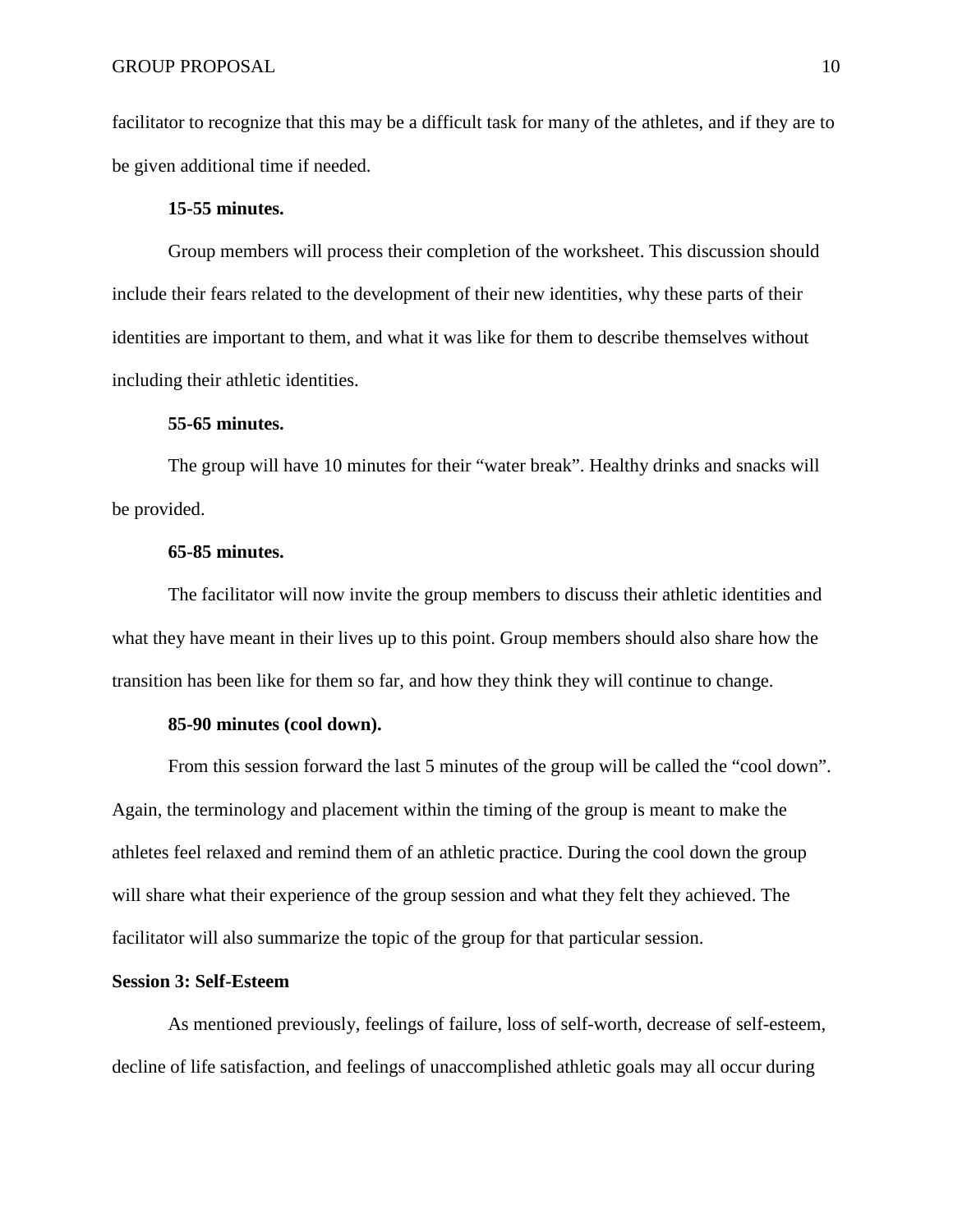the athlete's transition out of sports. (Erpic, Wylleman, & Zupancic, 2004; Leonard & Schimmel, 2016). The loss of this central part of their identity can leave the athlete feeling like they have nothing left. Nurturing the athletes' self-esteem outside of the athletic environment is a valuable step for the group.

### **0-5 minutes (warm up).**

The group is welcome to discuss any topic of their choosing during this warm up period.

## **5-30 minutes.**

The facilitator will introduce the topic of Self-Esteem to the group. He or she will then present each member of the group with the Identification of Healthy Beliefs worksheet (Appendix D). As a group, they will read the paragraph at the top of the front side of the worksheet. After reading the paragraph they will complete the opposite side of the worksheet on their own. The facilitator should remind the athletes that their healthy and unhealthy beliefs should be about themselves.

#### **30-55 minutes.**

The group will process their completion of the Identification of Healthy Beliefs worksheet. This discussion should include a thorough examination of both the athletes' healthy and unhealthy beliefs, including times in the past when they have experienced those thoughts. It is also important to discuss the relationship between the athletes' self-esteem and athletics.

#### **55-65 minutes.**

The group will have 10 minutes for their "water break". Healthy drinks and snacks will be provided.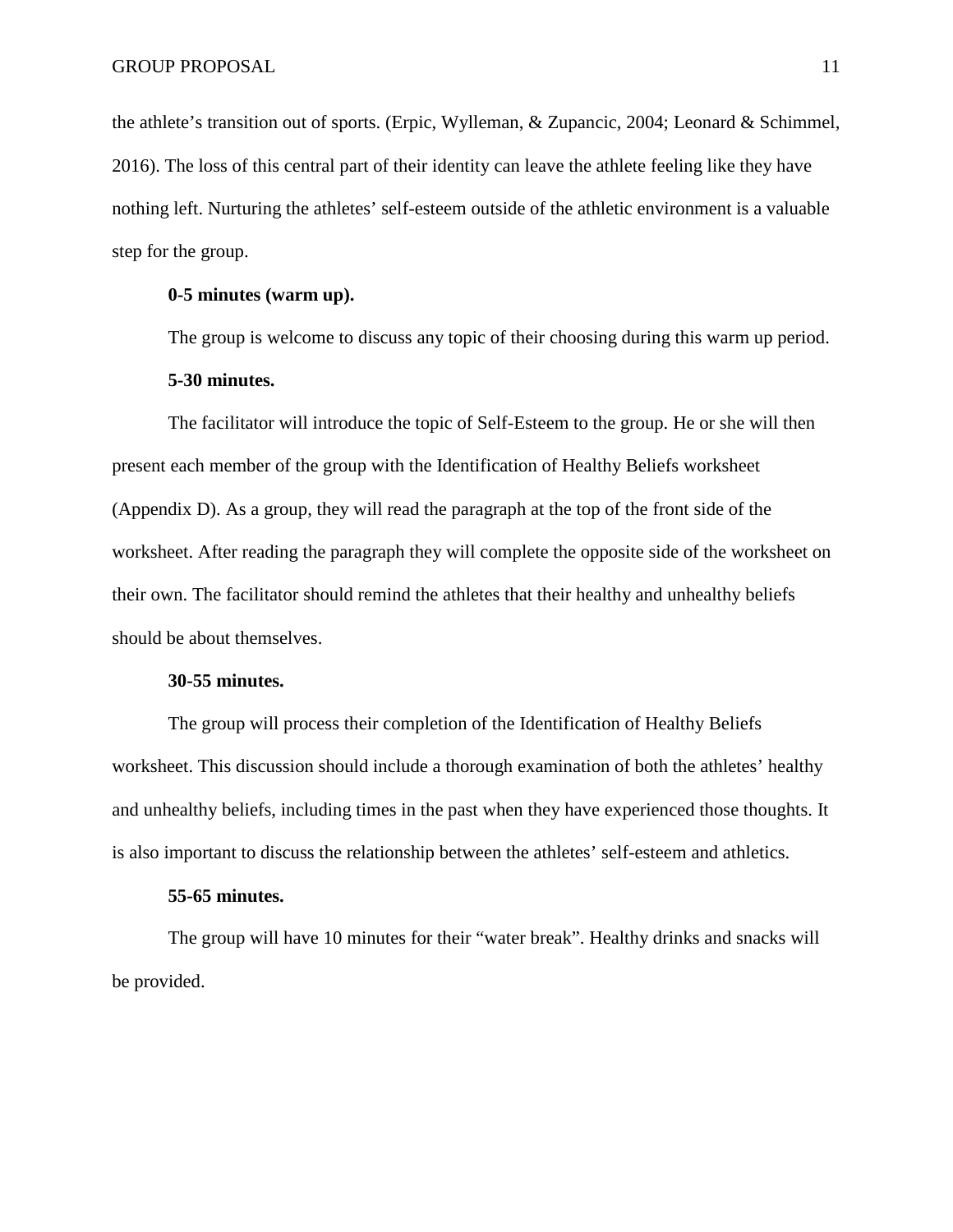## **65-75 minutes.**

The group members will be presented with the Self-Esteem from A-Z worksheet (Appendix E). The athletes will read the paragraph at the top of the page together and then complete the worksheet on their own.

### **75-85 minutes.**

All of the group members will share their completed worksheets. If they are unable to come up with positive qualities for any of the letters, the other group members will be asked to come up with a word for that group member. The group should also process what it was like for them to complete the worksheet.

### **85-90 (cool down).**

During the cool down the group will share what today's group experience was like for them and what they accomplished. The facilitator will also summarize the group topic.

#### **Session 4: Coping Skills**

Along with the links between a strong athletic identity and the other negative effects already discussed, it has been found that a strong athletic identity often results in maladaptive coping skills at the time of the transition (Grove, Lavallee, & Gordon, 1997). Individuals with high scores in athletic identity reported an increased use of denial, mental disengagement, and venting of emotions at the time of retirement than those with a weaker athletic identity (Grove, Lavallee, & Gordon, 1997). This research supported link between maladaptive coping and strong athletic identity makes the group topic of Coping Skills an especially important one.

## **0-5 minutes (warm up).**

The group is welcome to discuss any topic of their choosing during this warm up period.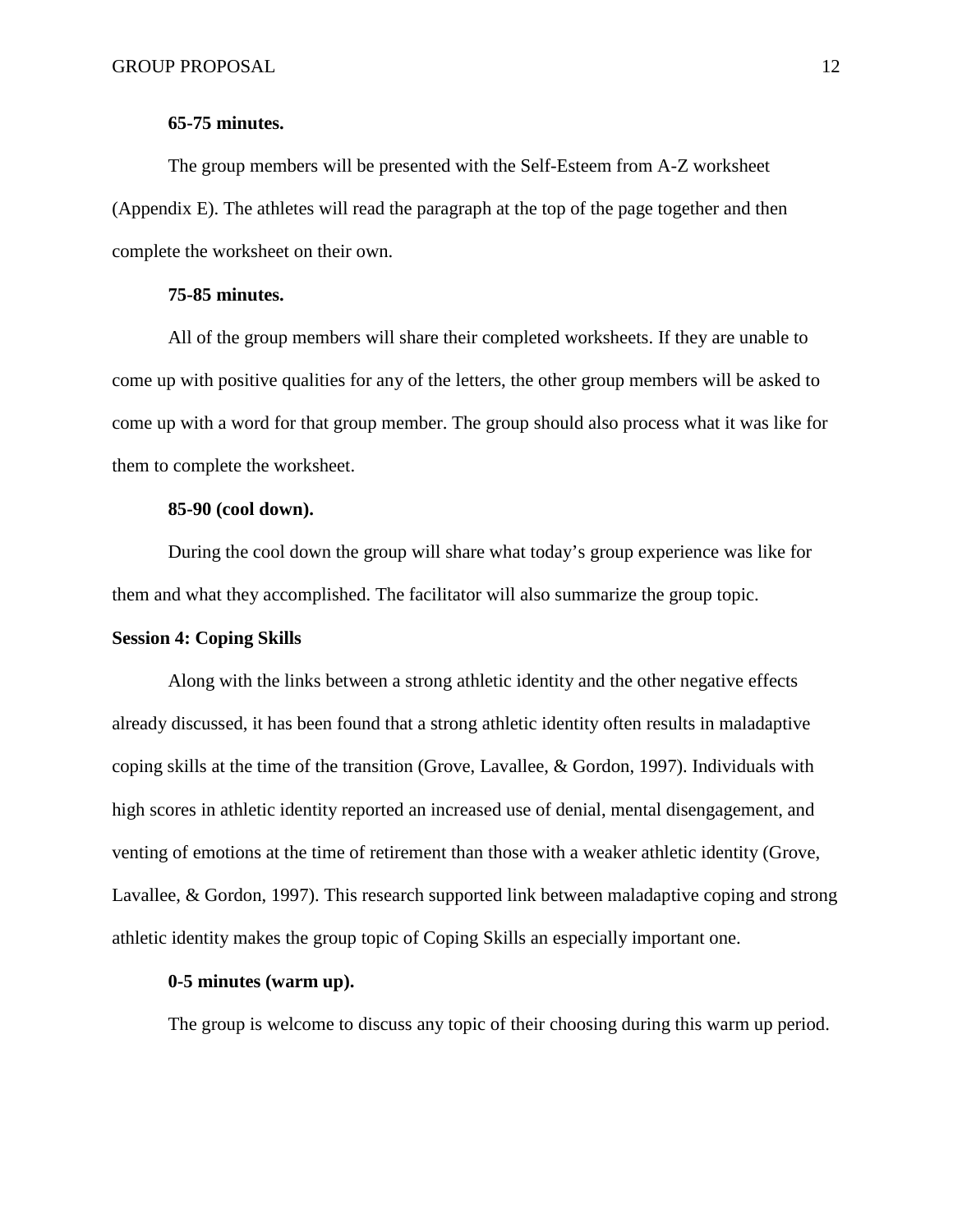### **5- 20 minutes.**

The facilitator will introduce the topic of Coping Skills to the group. He or she will then present the group with the Unhealthy Go-To Coping Skills worksheet (Appendix F). They will read the paragraph at the top of the worksheet together, and then they will complete the worksheet independently.

### **20-55 minutes.**

The athletes will now process the completion of the worksheet. This process should include discussion of the athletes' go-to coping skills, explanation of times when these skills have been ineffective, and what it was like for them to complete the worksheet.

### **55-65 (water break).**

Healthy drinks and snacks will be provided during this 10 minute "water break".

### **65-85 minutes.**

After the "water break" the facilitator will present the group with the Developing Alternative Healthy Coping Skills worksheet (Appendix G). The group will work together to identify alternative coping skills to replace those they shared with the group earlier. Members will be encouraged to share personal experiences and assist their fellow group members will developing possible ideas.

## **85-90 minutes (cool down).**

For the "cool down" portion of this group session the group members will be asked what important ideas they took away from their group session and what the overall experience was like for them. The facilitator will also summarize the group topic for that session.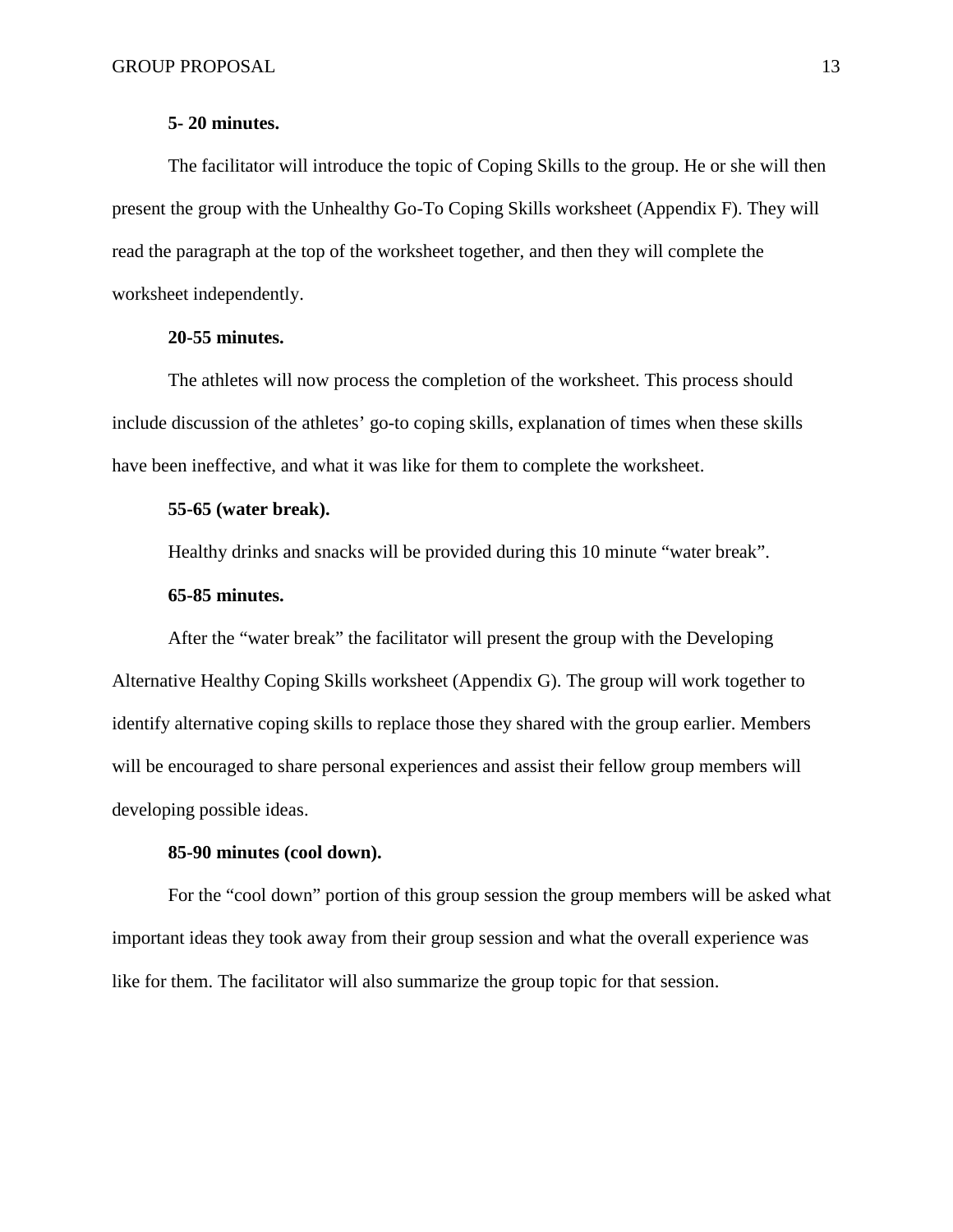## **Session 5: Alcohol and Substance Abuse**

During this session, which will mark the midway point of the group, there will be 2 main topics of discussion- personal goals and the group topic for that day. At the beginning of the session the facilitator will invite the group members to discuss the progress they have made with the personal goals they created during the initial group session. After this discussion the group will move on to the group topic for the day.

Alcohol and Substance Abuse is a very important topic for this group. One study found that in a group of 262 healthy college athletes "there were 21 percent who reported alcohol use and problems associated with its use" (Miller, Miller, Verhegge, Linville, & Pumariega, 2002, p.45). Alcohol, substances, and maladaptive coping strategies can make a dangerous cocktail for the student athlete transitioning out of sports.

### **0-5 minutes (warm up).**

The athletes are invited to choose any topic they would like to discuss.

#### **5-20 minutes.**

The facilitator will ask each group member to remind the group of the goals they created in the first session. They will be asked to share the progress they have made with their goal and what difficulties they have faced so far.

#### **20-65 minutes.**

The facilitator will introduce the Alcohol and Substance Abuse topic. He or she will then use the Addiction Discussion Questions (Appendix H) to lead a group discussion about their alcohol and drug abuse. Only questions 1, 4, and 6 should be discussed with the group. It is important for the facilitator to remind the group that they are in a safe, judgment free zone in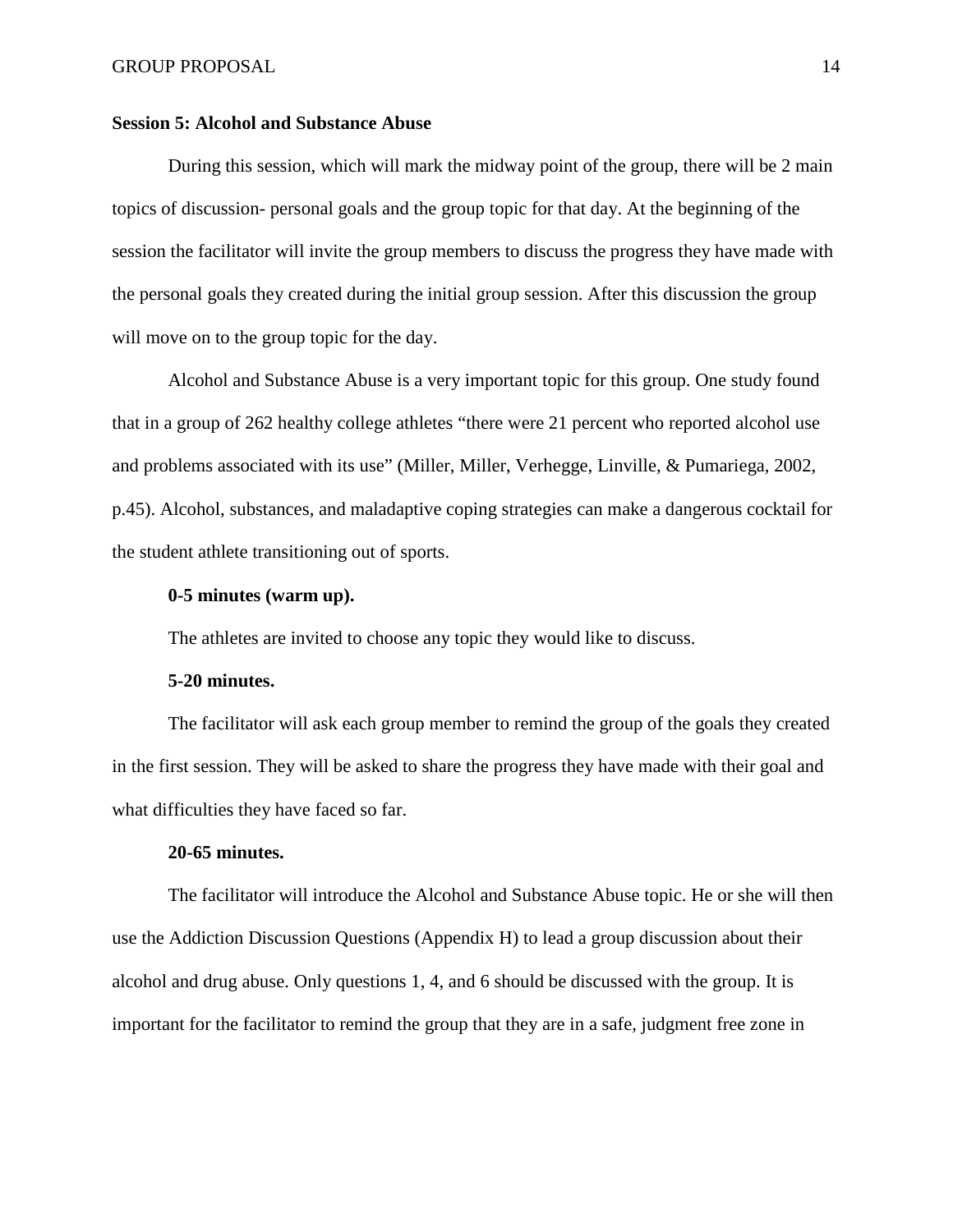order for the athletes to feel comfortable discussing these questions. The discussion should lead the group to have a better understanding of the way in which they use drugs and alcohol.

## **65-75 minutes (water break).**

Healthy snacks and drinks will be provided during the "water break".

#### **75-85 minutes.**

At this time the facilitator will ask the group to explore what it was like for them to discuss the topic of alcohol and substance abuse. This is an important part of the group session. As discussed previously, athletes come from a culture of silence where issues of alcohol and substance abuse may be concealed. Processing what their experience was like discussing an issue that may be kept hidden in a college athletic department will be a valuable experience of personal growth for the athletes.

### **85-90 minutes (cool down).**

The facilitator will remind the group that they are halfway done with their group therapy sessions. She or he should ask them to share their current feelings concerning the group being at the midway point.

### **Session 6: Social Supports**

One of the most difficult parts of the transition process for college athletes is the loss of social supports, especially those athletes who compete in team sports. Many athletes spend most of their day with their coaches and teammates. They are accustomed to always having a group of individuals ready and willing to help them. Once individuals are no longer on the team or a participant in the sport, they may feel they no longer have any social supports.

## **0-5 minutes (warm up).**

The group is invited to talk about a topic of their choosing.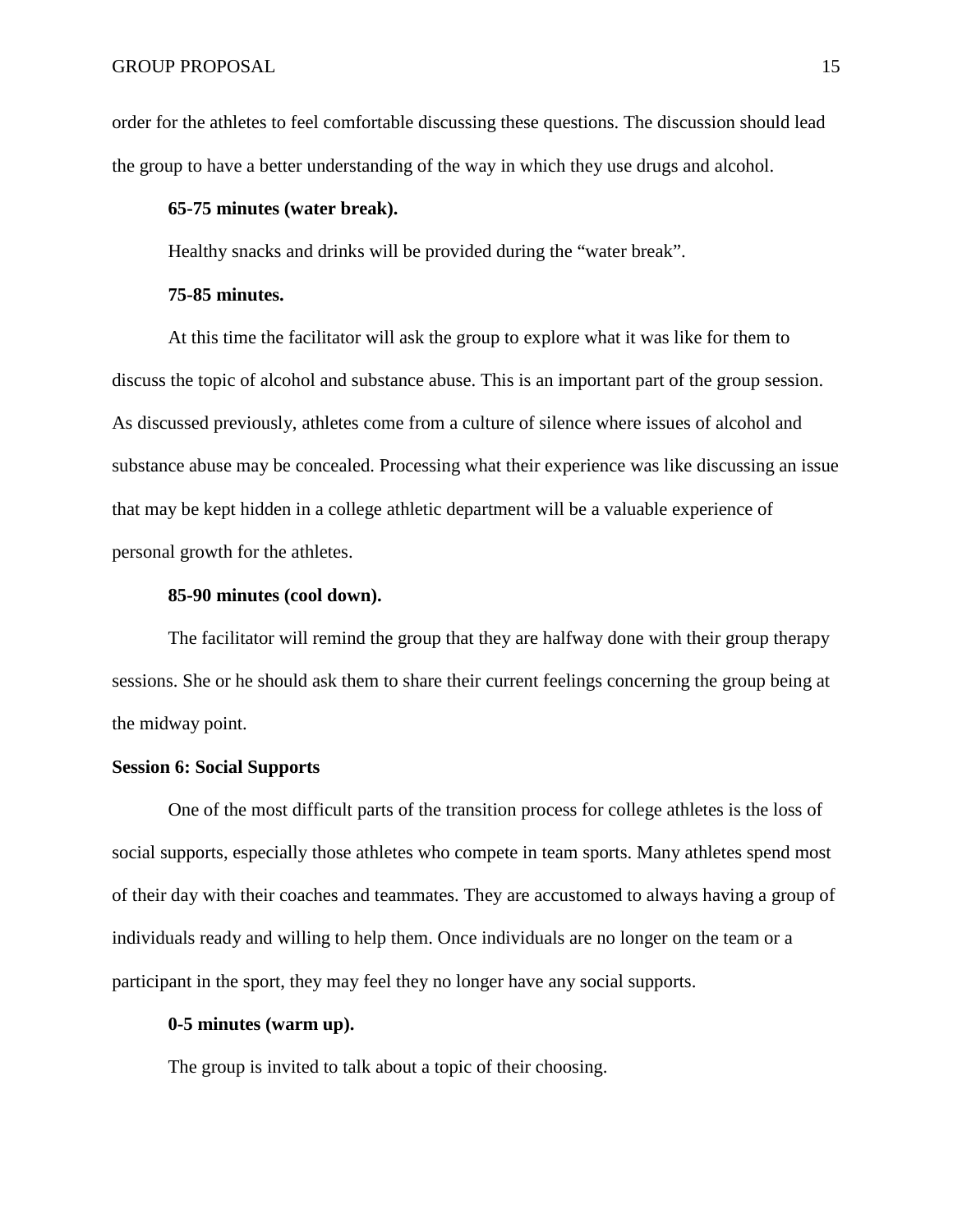## **5-30 minutes.**

The facilitator will introduce the Social Supports topic for the group session. He or she will then distribute the My Support System worksheet (Appendix I). After the facilitator explains how to complete the worksheet, the group members will fill it out on their own.

### **30-65 minutes.**

The group will process their completion of the worksheet. The facilitator should facilitate a thorough discussion of who the athletes chose in include and not include and why certain individuals will be important social supports in their future.

### **65-75 minutes (water break).**

During the "water break" healthy snacks and drinks will be provided for the athletes.

#### **75-85 minutes.**

Group members will discuss how the loss of athletic supports in their life will impact them. While discussing those supports they feel they are losing, they should be asked to refer back to their worksheet and identify individuals who may help to fill that void.

## **85-90 minutes (cool down).**

The facilitator will summarize the topic of the group and ask the group members about their experience in session today.

## **Session 7: Social Supports Part 2**

Because the various negative effects college athletes may experience during their transition out of sports, having a strong support system is pertinent. Due to this pertinence, a second session with the topic of Social Supports is included in the curriculum.

#### **0-5 minutes (warm up).**

Group members are free to select a topic to discuss,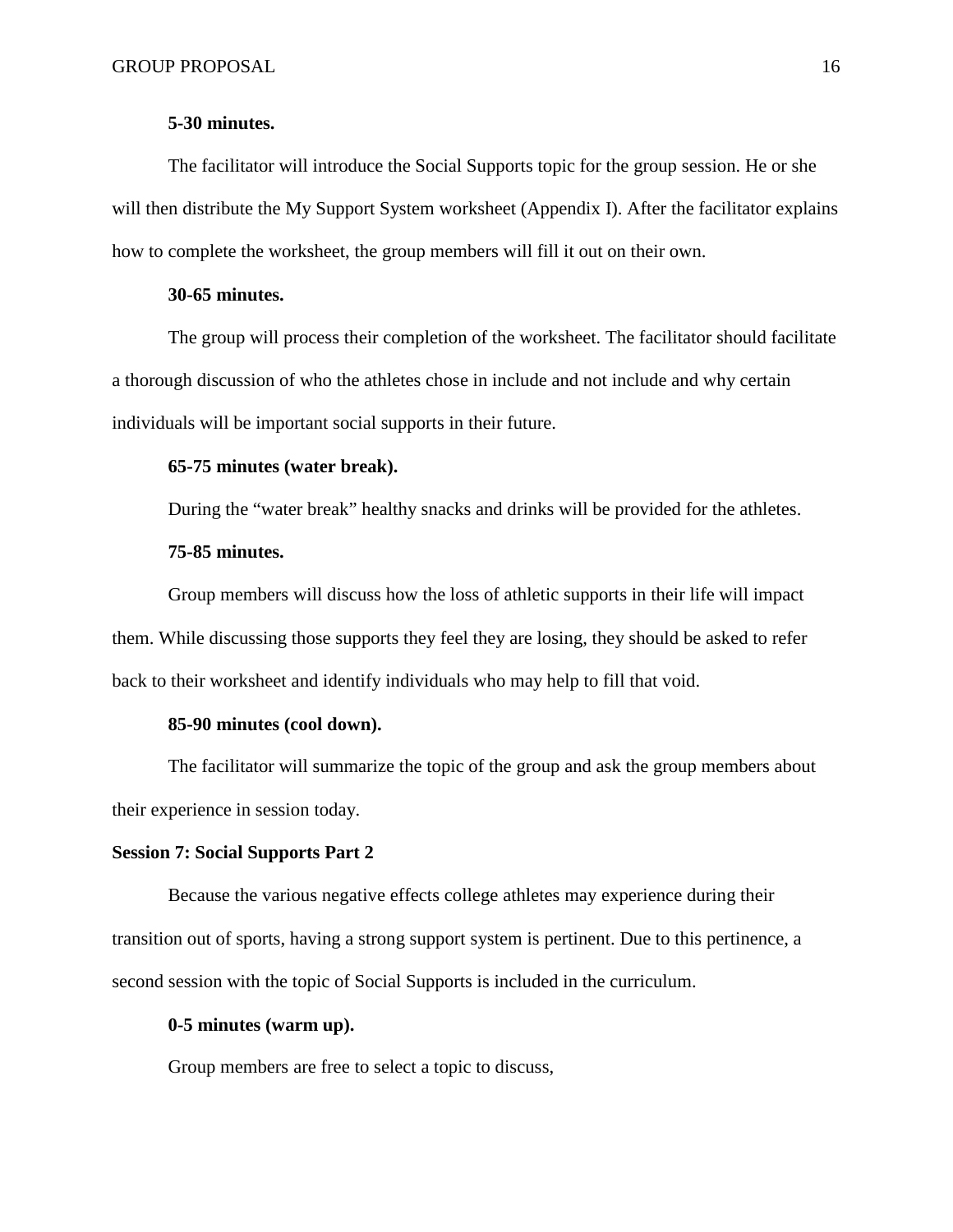### **5-25 minutes.**

The facilitator will reiterate the importance of the topic Social Supports for the group members going through their transition out of sports. He or she will then introduce the Taking Control of Your Circles worksheet (Appendix J). The group members will the complete the worksheet independently.

## **25-65 minutes.**

Group members will share their answers to each of the questions on the worksheet. The facilitator will encourage the members to explain their answers and share important information about them. The facilitator should emphasis the highlighted question on the worksheet and ask the group members to give suggestions to one another on how they could improve their interpersonal interactions.

### **65-75 minutes (water break).**

Healthy snacks and drinks will be provided at this time.

#### **75-85 minutes.**

The group will process their completion of the worksheet. Prompting the group members to share how they feel their circle will change after they graduate is an important task for the facilitator.

## **85-90 (cool down).**

The facilitator will summarize the topic of the group. The athletes will then share their current feelings about how the group went and what they thought was the most important takeaway.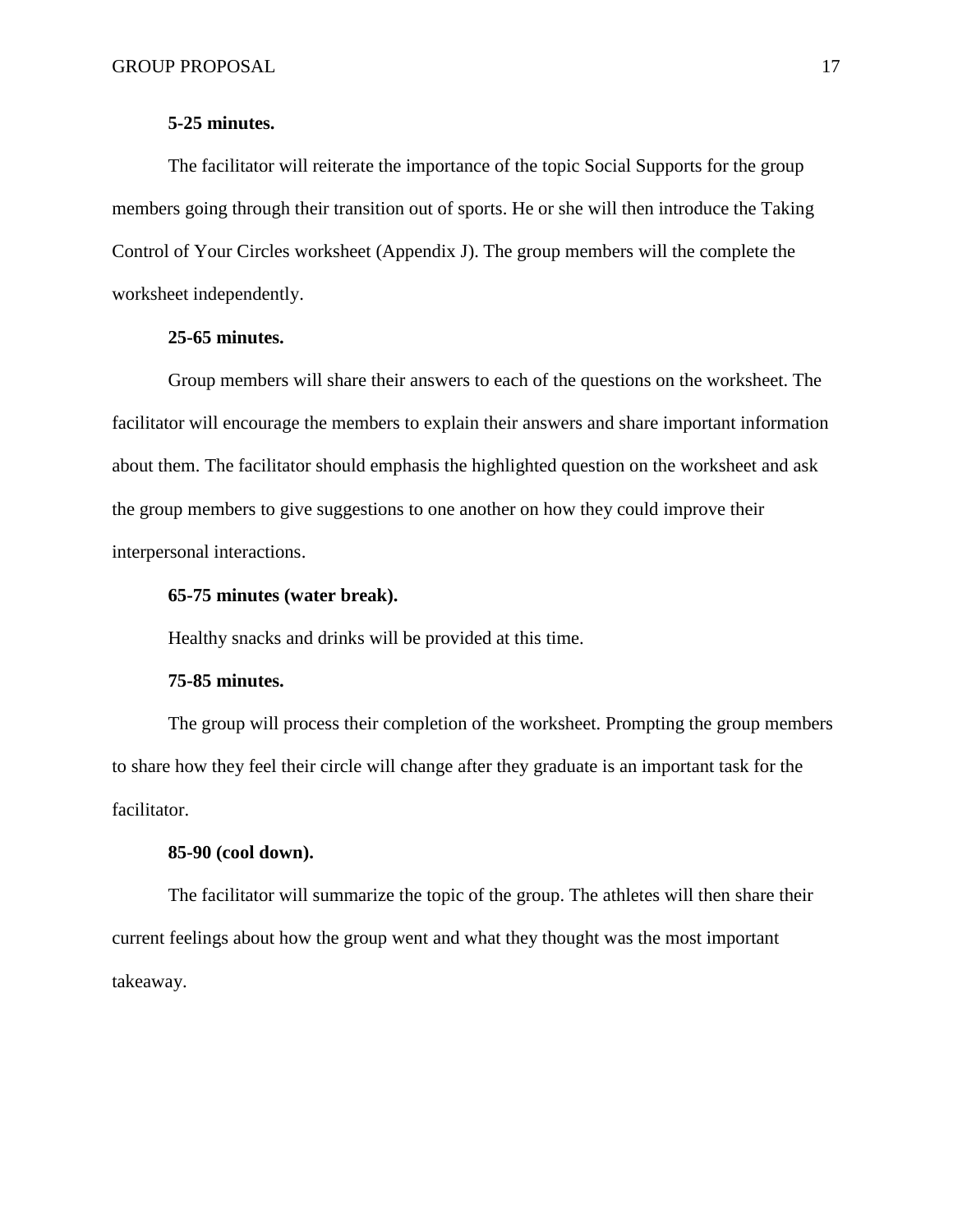## **Session 8: Feelings of Loss**

Many athletes feel a sense of loss and confusion during their transition out of sports (Stephan, 2003). It is essential for the facilitator to normalize these feelings. This session will be the least psychoeducational of the group sessions, instead focusing on processing the grief they may be feeling.

## **0-5 minutes (warm up).**

Group members are invited to discuss a topic of their choosing.

#### **5-65 minutes.**

The facilitator will introduce the topic by asking the group to share some the ways in which they are grieving over the completion of their athletic career. After initiating the conversation the facilitator should step back and allow the group members to facilitate.

### **65-75 minutes (water break).**

Healthy snacks and drinks are served at this time.

#### **75-85 minutes.**

What was it like for the athletes to share such strong feelings with the other group members? The processing of this question is important. Yalom and Leszcz (2005) state that, "the evocation and expression of raw affect is not sufficient: it has to be transformed into a corrective emotional experience." (p.28).

## **85-90 minutes (cool down).**

The facilitator summarizes the group's topic and invites group members to share how they are feeling at the conclusion of the group session.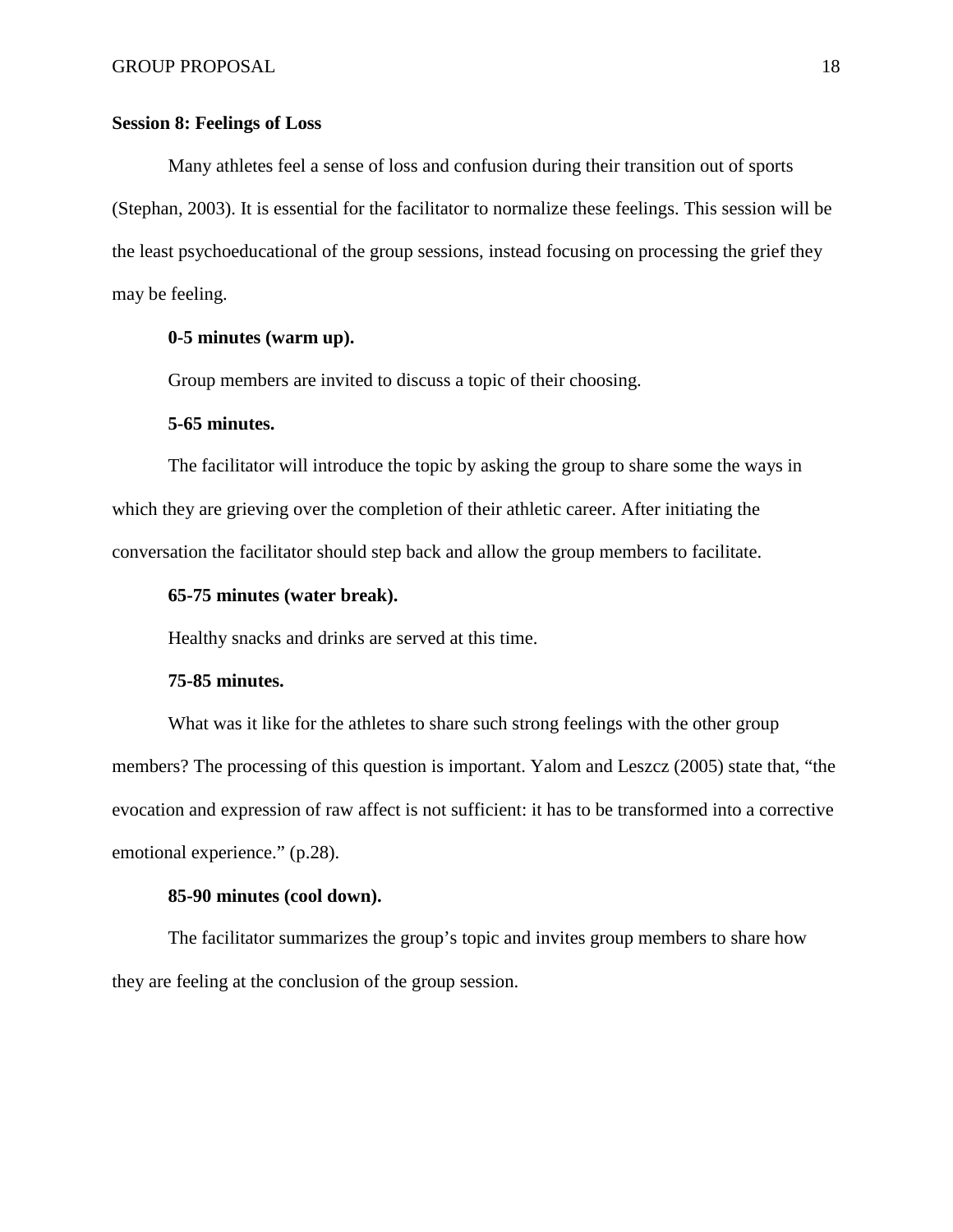## **Session 9: Universality**

"Many individuals enter therapy with the disquieting thought that they are unique in their wretchedness, that they alone have certain frightening or unacceptable problems, thoughts, impulses, and fantasies" (Yalom, & Leszcz, 2005, p.6). It is through the discovery of the fallacy of those thoughts, and the uncovering of a sense of universality, that individuals can let go of some of their shame. For this session, the facilitator will bring in former college athletes from the same college or university and allow them to share their stories and interact with the group. This makes it clear to the athlete that while they may go through some difficult times, there is light at the end of the tunnel.

### **0-5 minutes (warm up).**

The group members may choose any topic to discuss.

### **5-65 minutes.**

The guest or guests will be the facilitator of this portion of the group. Prior to the session, they should be instructed to share some of their difficulties during their transition out of sports. Interaction among the group members and the guest speaker should be encouraged. Once again the facilitator should recede into the background and allow the social microcosm of the group to work.

## **65-75 minutes (water break).**

Healthy snacks and drinks are served. The guest speakers will depart during this break.

### **75-85 minutes.**

The group should process what it felt like to hear from former college athletes who experienced struggles during their transition. The facilitator should also ask the members to compare and contrast their transition experience so far with the speaker's experience.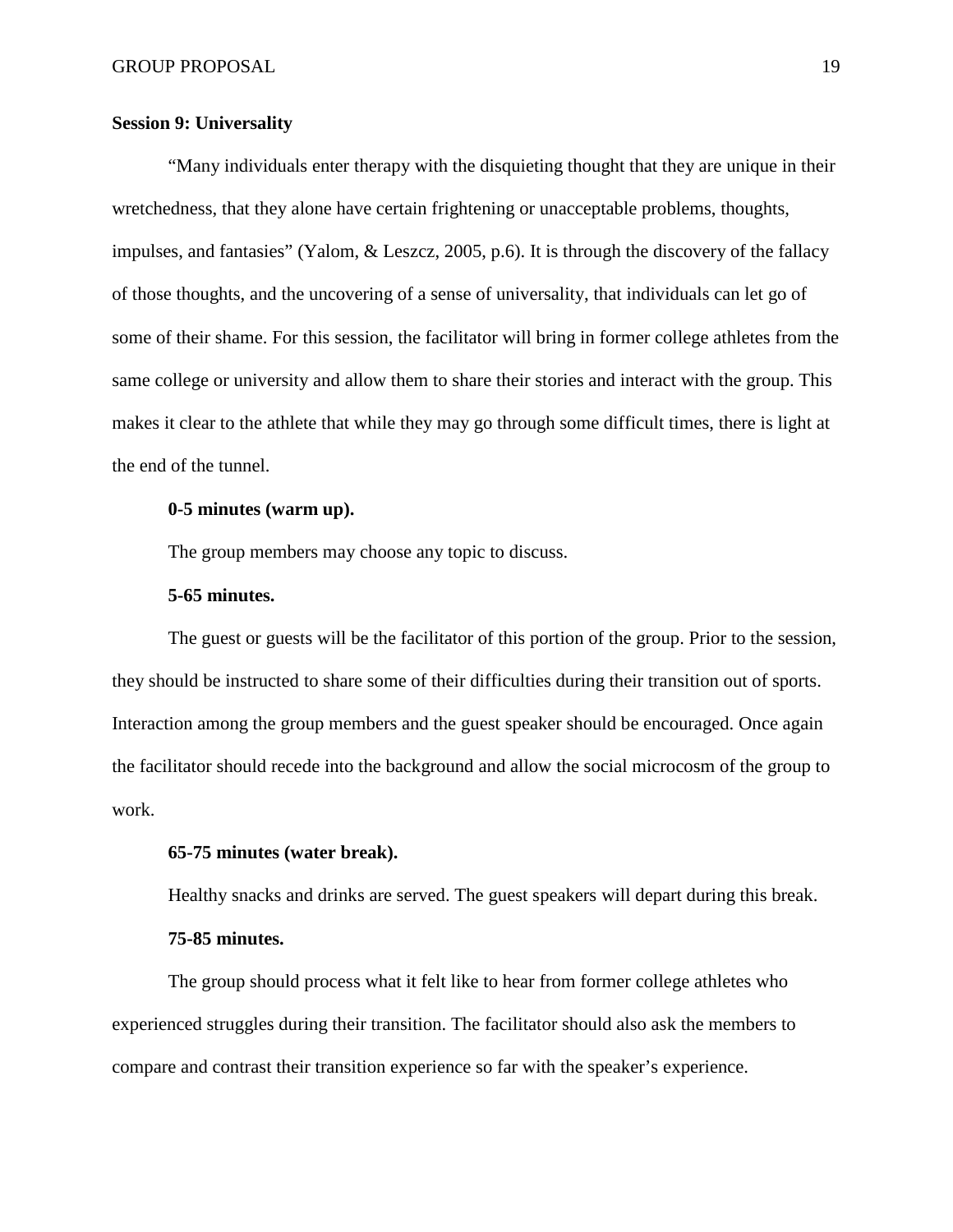#### **85-90 minutes (cool down).**

The facilitator will summarize the group session topic. Group members will also be asked to share how they are feeling about the upcoming final session.

## **Session 10: Group Wrap Up**

### **0-5 minutes (warm up).**

The facilitator will invite the group to discuss any topic of their choosing.

# **5-45 minutes.**

The facilitator will ask each group member to share the progress they made on their personal goal. Group members should also be asked to share what the process of making this goal and working to complete it was like for them.

### **45-65 minutes.**

Group members should be invited to express any fears that they have now that the group is ending. It is especially important to discuss any remaining fears about their transition.

#### **65-75 minutes.**

At this time, a meal will be provided for the group members.

# **75-90 minutes.**

The facilitator will thank the group members for their honesty and commitment throughout the group therapy program. He or she will then summarize the topics that they discussed. Finally, the group members will be invited to share their feelings about the conclusion of the group.

## **Personal Reflection**

College athletes transitioning out of sports is a topic very close to my heart. I have a great deal of interest in researching and designing interventions for this population, because I was once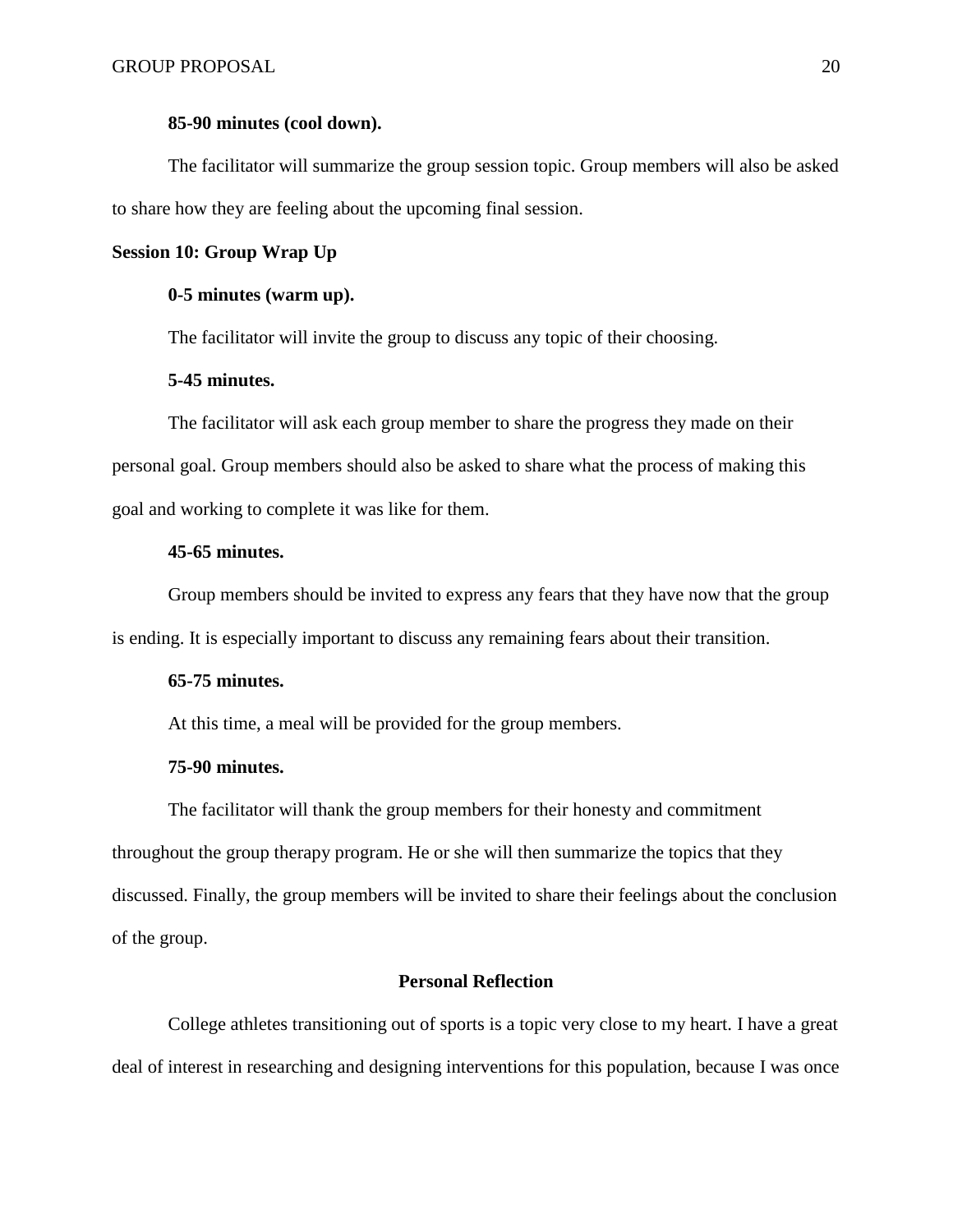#### GROUP PROPOSAL 21

in their position. My personal experience fits into the mold described by the literature. As an athlete with an extremely strong athletic identity, I faced many difficulties during my transition. It was one of the hardest times of my life, and I have yet to fully discover my identity outside of the sport I loved for so long. It is important to me to find a way to supply transitioning student athletes with the support, guidance, and help that I desperately need at that time.

While this group curriculum is simply a class assignment, it is something that I would absolutely like to facilitate. In the future, I envision myself working with my alma mater to create this type of group for their student athletes. Were it to be successful I would like to research its effectiveness and attempt to teach counselors and psychologists around the country how to implement the curriculum.

#### **Conclusion**

As you can see, a psychotherapy group designed for college athletes transitioning out of sports is desperately needed. The group outlined in this paper pinpoints interventions based on the negative side effects present in the research literature. The group is also designed to be a comfortable fit for student athletes, designed in a way that is reminiscent of their time in collegiate sports. In order to measure the effectiveness of this design, it would be necessary to conduct follow up interviews with the athletes. If possible it would be beneficial to meet with group members once every 2 months for 1 year after their transition. This would supply the author with longitudinal data about the effectiveness of the group.

Even with all of this information, some individuals may still be asking why resources should be spent on counseling student athletes. The answer to this question lies in their athletic identities. These individuals have spent years of their life training to be the best. Many of them are some of the most focused, dedicated, intelligent individuals you could hope to meet. Their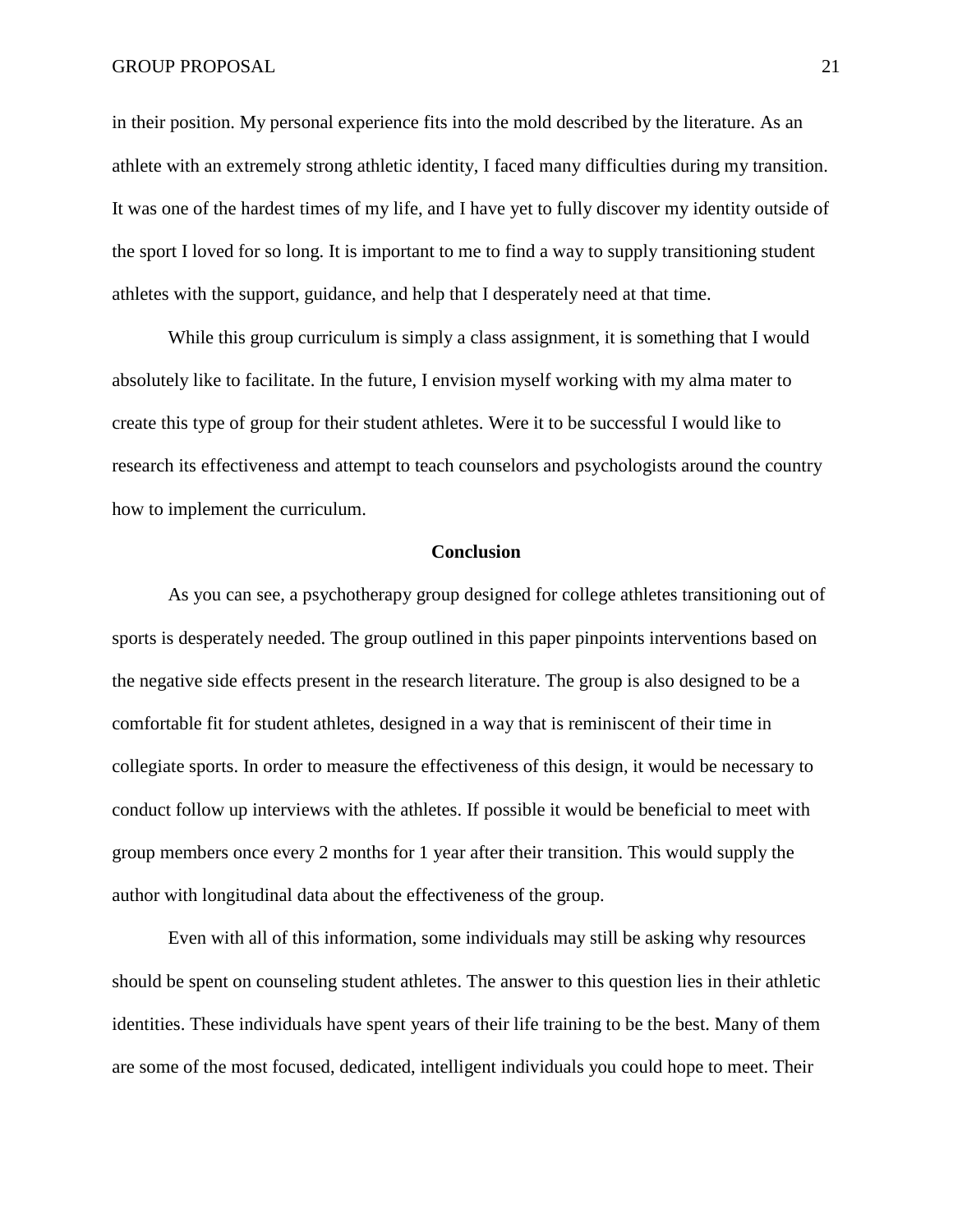identities are based on doing everything they can to give the greatest performance possible. For this reason it is important for them to learn to take their passion and transfer it to others aspects of their life. Everyone benefits from the having the heart of an athlete on their professional team.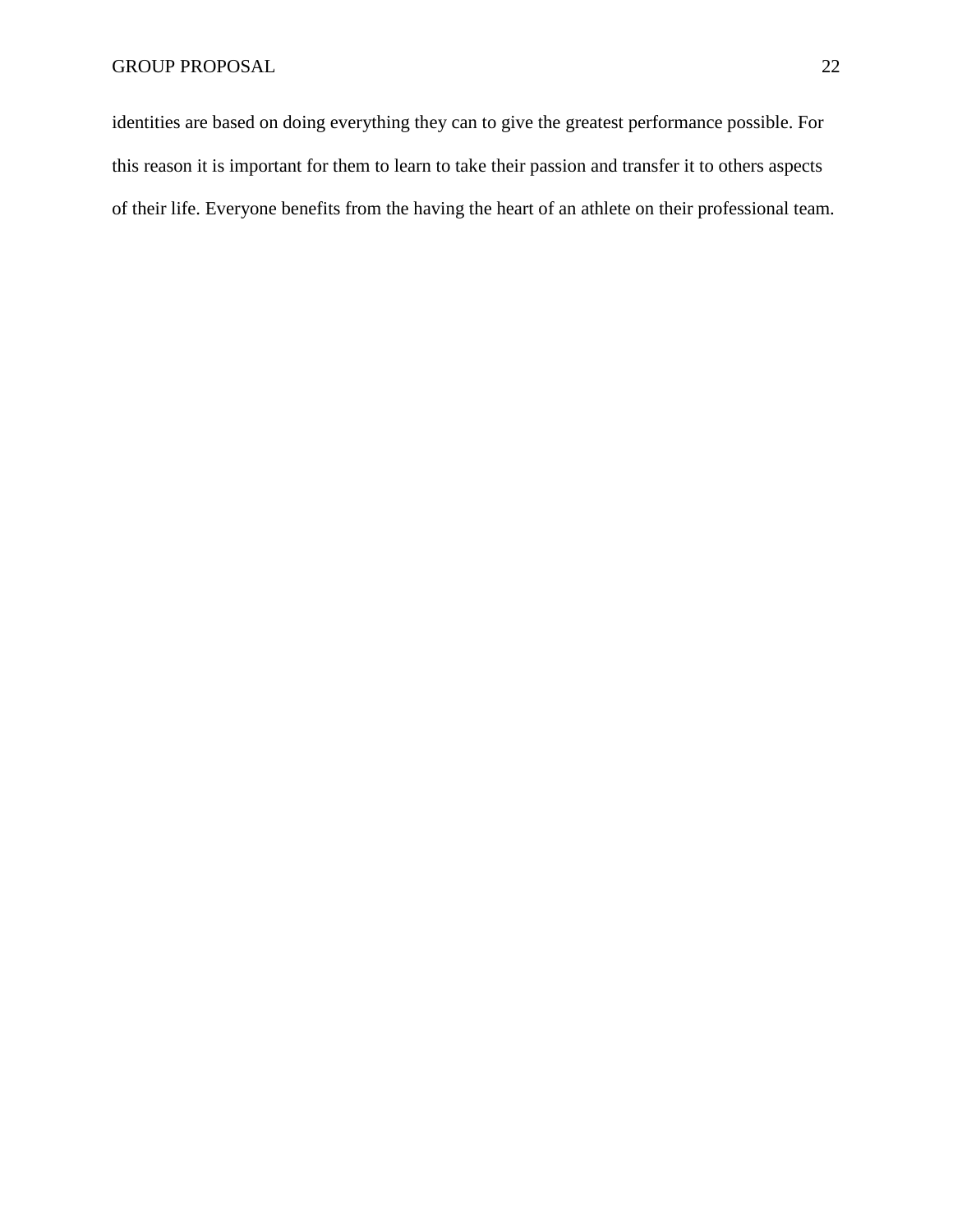#### References

- Erpic, S., Wylleman, P., & Zupancic, M. (2004). The effect of athletic and non-athletic factors on the sports career termination process. *Psychology of Sport and Exercise, 5*(1), 45-49. doi:10.1016/S1469-0292(02)00046-8
- Grove, J., Lavallee, D., & Gordon, S. (1997). Coping with retirement from sport: The influence of athletic identity. *Journal of applied sport psychology, 9*(2), 191-203.
- Kaier, E., Cromer, L., Johnson, M., Strunk, K., & Davis, J. (2015). Perceptions of mental illness stigma: Comparisons of athletes to nonathlete peers. *Journal of College Student Development*, *56*(7), 735-739.
- Leonard, J., & Schimmel, C. (2016). Theory of work adjustment and student-athlete's transition out of sport. *Journal of Issues in Intercollegiate Athletics, 9*, 62-85.
- Lopez, R., & Levy, J. (2013). Student athletes' perceived barriers to and preferences for seeking counseling. *Journal of College Counseling, 16*(1), 19-31.
- Martin, L., Fogarty, G., & Albion, M. (2014). Changes in athletic identity and life satisfaction of elite athletes as a function of retirement status. *Journal of Applied Sport Psychology, 26*(1), 96-110.
- Martinsen, M., & Sundgot-Borgen, J. (2013). Higher prevalence of eating disorders among adolescent elite athletes than controls. *Med Sci Sports Exerc, 45*(6), 1188-97.
- Miller, B., Miller, M., Verhegge, R., Linville, H., & Pumariega, A. (2002). Alcohol misuse among college athletes: self-medication for psychiatric symptoms? *Journal of Drug Education, 32*(1), 41-52.
- Stephan, Y. (2003). Repercussions of transition out of elite sport on subjective well-being: A one-year study. *Journal of Applied Sport Psychology, 15* (4), 354-371.